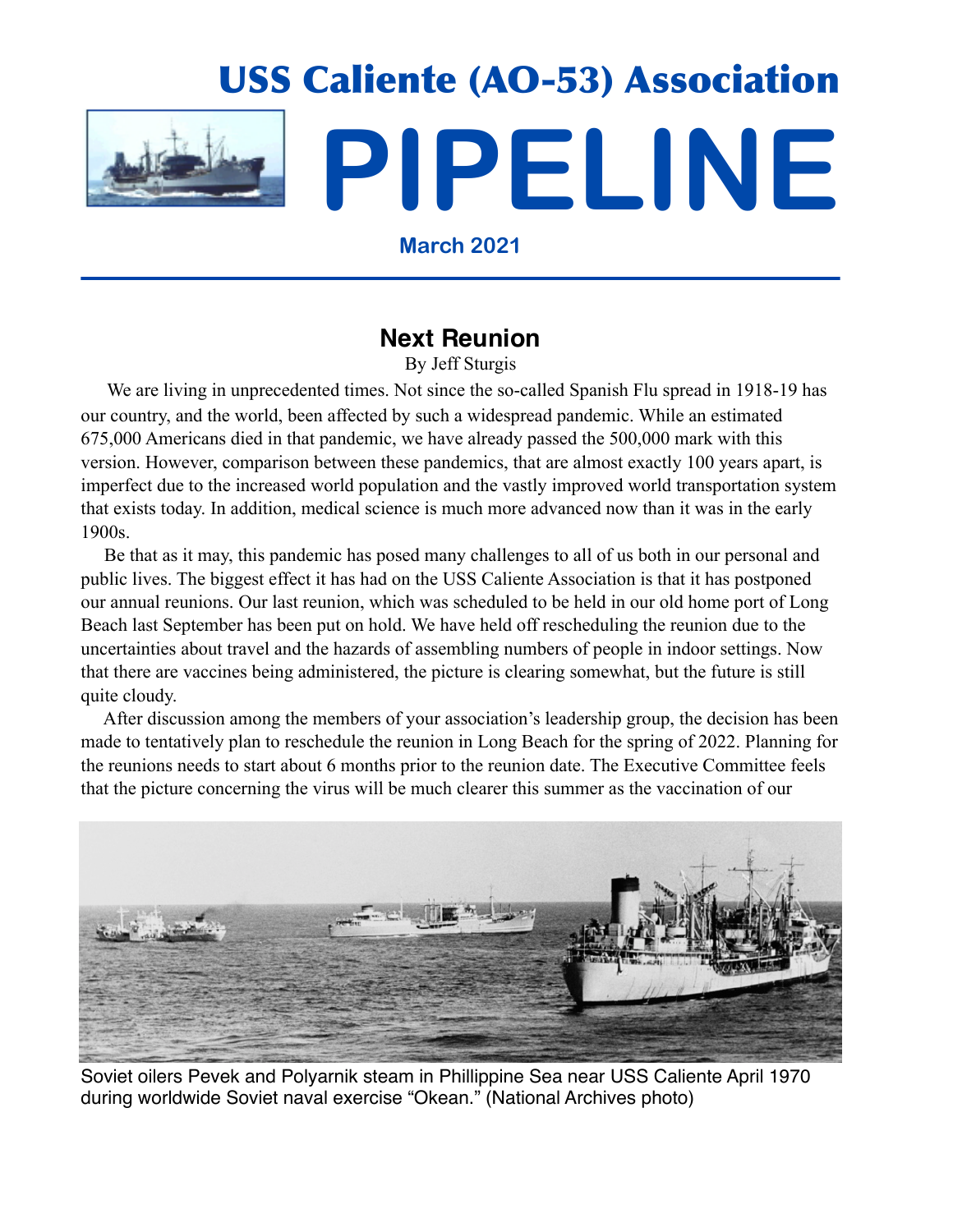population takes hold and herd immunity is closer to being achieved. If the picture is clearer by this summer, it will give us time to plan the best reunion that we can. Our reunion will not be successful unless our members feel confident that they can safely travel and that local prohibitions on indoor gatherings allow our reunion activities to be held.

 At tis time we really don't feel confident that those conditions will be conducive to the reunion until next spring. So, we all need to hang on just a little bit longer. Just like it was at the end of a long Westpac deployment, it's easy to let your guard down the closer you get to the finish line. We urge everyone to continue your safeguards against getting and spreading the virus and to get vaccinated when your turn comes. We will get through this and we look forward to gathering again safely a year from now. As always, if you have any comments or concerns, you can be reach me at  $j$ effreysturgis54@gmail.com. In the meantime, please stay the course and stay safe. We look forward to seeing you in Long Beach in the spring of 2022.

### **Guess What's Due – Your Dues**

### By Pat Hurton

 For those of you who have already sent in your 2021 dues the Association thanks you. For those who have not you will receive a notice (either email or snail mail) asking you to submit your dues. Association dues have remained the same \$10.00 per years since 2003.

 Other than an occasional donation, the only source of income for the Association is your dues. The major expense the Association incurs is the Pipeline. While emailing is free we have a substantial number of members who rely on snail mail. We know our shipmates; some widows or relatives enjoy getting the Pipeline, so it is imperative that you continue to send in your dues allowing the Pipeline to be distributed to all who enjoy it.

 As our shipmates leave us our revenue dwindles. The USS Caliente name will stay alive as we have a plaque that hangs in the US Navy Memorial in Washington, D.C., and a plaque that is on a wall at the National Museum of the Pacific War in Fredericksburg, Texas. Emplacement of these plaques were possible due to having some excess funds in the treasury and donations from shipmates.

 Several years ago, we approved funds to put a Caliente plaque at the Mt. Soledad National Veterans Memorial in LaJolla, CA, just north of San Diego. Unfortunately, we were unable to raise sufficient funds to emplace a Caliente plaque at that time. The cost for the largest plaque  $(16"x 9"')$  is \$1,800, the next size down is 12"x 8" costs \$1,200 and the smallest  $(8"x 8"')$  is \$950. Having the ship memorialized in these places provides future generations with a physical object that they can view on-line or in person and remember past relatives.

 If all shipmates bring their dues current, I think we can raise about one half the cost. The other funds would have to come from donations or out of our funds at hand. We *do not* want to deplete our funds on hand because, if the time comes that we do not receive sufficient funds to cover the cost of a reunion and have to cancel it, we want to maintain sufficient funds on hand to pay those obligations. At the present time we have funds to cover any potential liabilities we may incur from a cancellation. If possible, and funds on hand remain as is, we would like to have the planned "last reunion" and only ask for funds as necessary.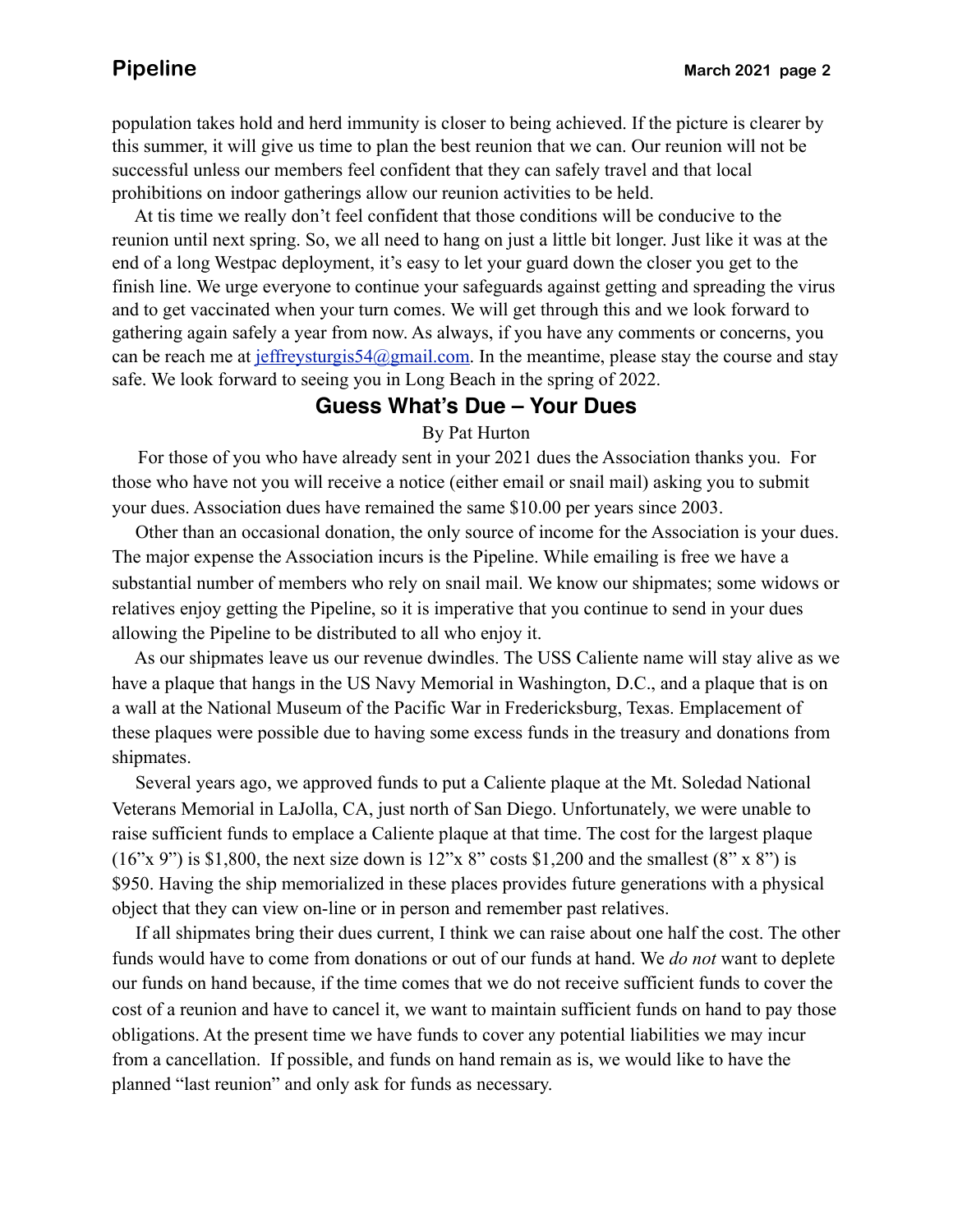picture of our plaque that is emplaced at the National I hope you all consider bringing your dues status up to date and potentially funding the additional plaque. Not only would I like you to "consider" but to act positively and have another plaque. For those of you who have not seen our memorials, I have included a Museum of the Pacific War in Fredericksburg, Texas,

 If you want to know when the last time you paid dues email me at [patrick.hurton@gmail.com](mailto:patrick.hurton@gmail.com) or phone (530)343-4060



# **Taps Former head of Association, Ron Hengl, dies**

By Pat Hurton

 During the 1999 Association reunion in New York everyone was wondering who would be brave enough to step up to the task of being captain of the Association and plan the next reunion. The New York reunion, run by our late President Emeritus John Creedon, was such a success it would take a brave shipmate to follow. During the business meeting a lot of discussion was held



USS Caliente Association Chairman: Jeff Sturgis Executive Committee: Mike Copeland, Dave Ludemann, Greg Perett ,Tom Rawlinson and Steve Selzer Treasurer: Pat Hurton Pipeline Editor: Karl Seitz



 The Pipeline is the official quarterly newsletter of the USS Caliente Association. It is a place to share your memories and pictures. Please send them via e-mail to seitzao53@gmail.com or by regular mail to Karl Seitz, 1212 30th St. South, Birmingham, AL 35205-1910.

 Association dues are \$10 per year due Jan. 1, payable by Jan. 15. Checks should be made out to The USS Caliente Association and mailed to treasurer Pat Hurton, 156 Greenfield Drive, Chico, CA 95973-0185.

 Chairman Jeff Sturgis can be reached via email at [jeffreysturgis54@gmail.com](mailto:jeffreysturgis54@gmail.com) or by mail at 84 Old Woodman Hill Rd, Minot, ME 04258

Masthead picture of USS Caliente (AO-53) used with permission of Dan Davis.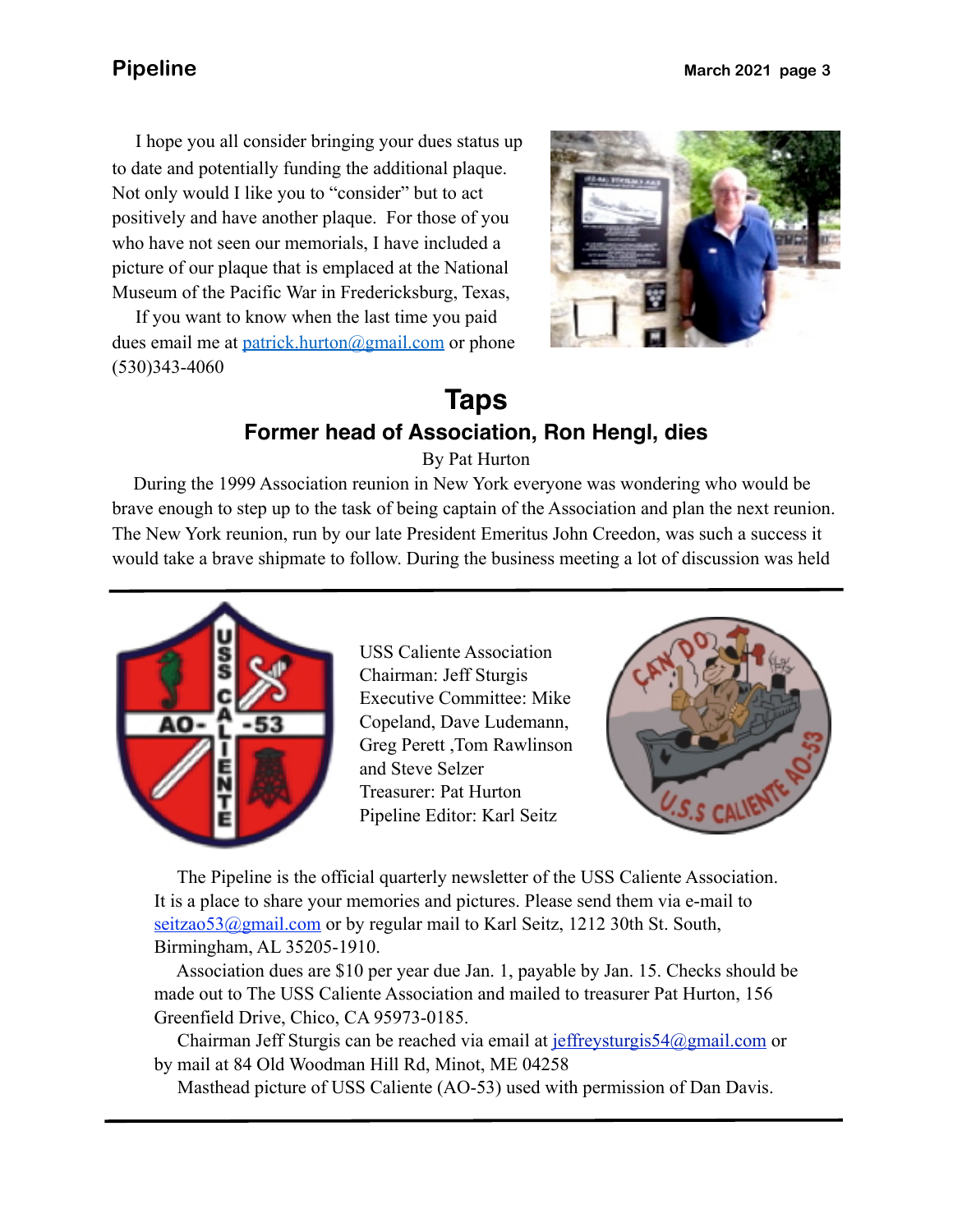as to where and when the next reunion would be held. There was more talk regarding the where and when than who.

 Finally, after every city in the U.S. was mentioned, Ron Hengl came forward and said if we could agree on Chicago, he would volunteer to be captain and run it. Without further discussion there was a nomination, a second and vote for Ron. I do not think he managed to get another sip of his drink and the election was over.

 From the time of arrival at the Omni Hotel, on Chicago's Magnificent Mile, until we said our goodbyes the reunion was a great success. At the Chicago Business



Meeting on Saturday, as I recall, Ron was a little late to the meeting and had been nominated, seconded, and voted to remain captain. When Ron arrived at the Business Meeting, he was greeted with a reception analogous to the crew of the HMS Pinafore greeting the Captain when he arrived on deck.

 Naturally, there was the appropriate toast and Ron was, while not allowed to decline the election, allowed a moment to speak. Apparently, the scuttlebutt had got around and Ron was prepared. He immediately told the crew that the next reunion would be at the Treasure Island Hotel in Las Vegas. It was also a great success. Ron was the first person at the Las Vegas Business meeting and already has a list of potential Association captains. As anyone who has ever run a reunion knows, two is enough and everyone agreed that Ron could pass the captain's bars along.

 When Ron undertook the role of captain it was long before computers and the Internet made all things much easier to accomplish. He and his wife Barbara did most of the work by phone and snail mail. Ron and Barbara were frequent attendees at our reunions until their health would not allow their attendance. They were, and will be, missed at future reunions.

\* \* \*

 Ronald Mac Hengl died on his 86th birthday, 20 Dec 2020, in Fort Collins, CO. Ron served on the Cal from 1954 to 1957 as an MM3. He was born 20 Dec 1934 in Chicago to Albert and Helen Neuman Hengl and grew up in the Chicago area, graduating from Arlington Heights High School in 1953.

 Ron married Barbara Cooper Freeman on 2 May 1959. She survives him. Other survivors include granddaughter Danielle Marie Freeman.



A reminder if you are on Facebook, the association has a Facebook group for former crew members of the USS Caliente (AO-53) and their families.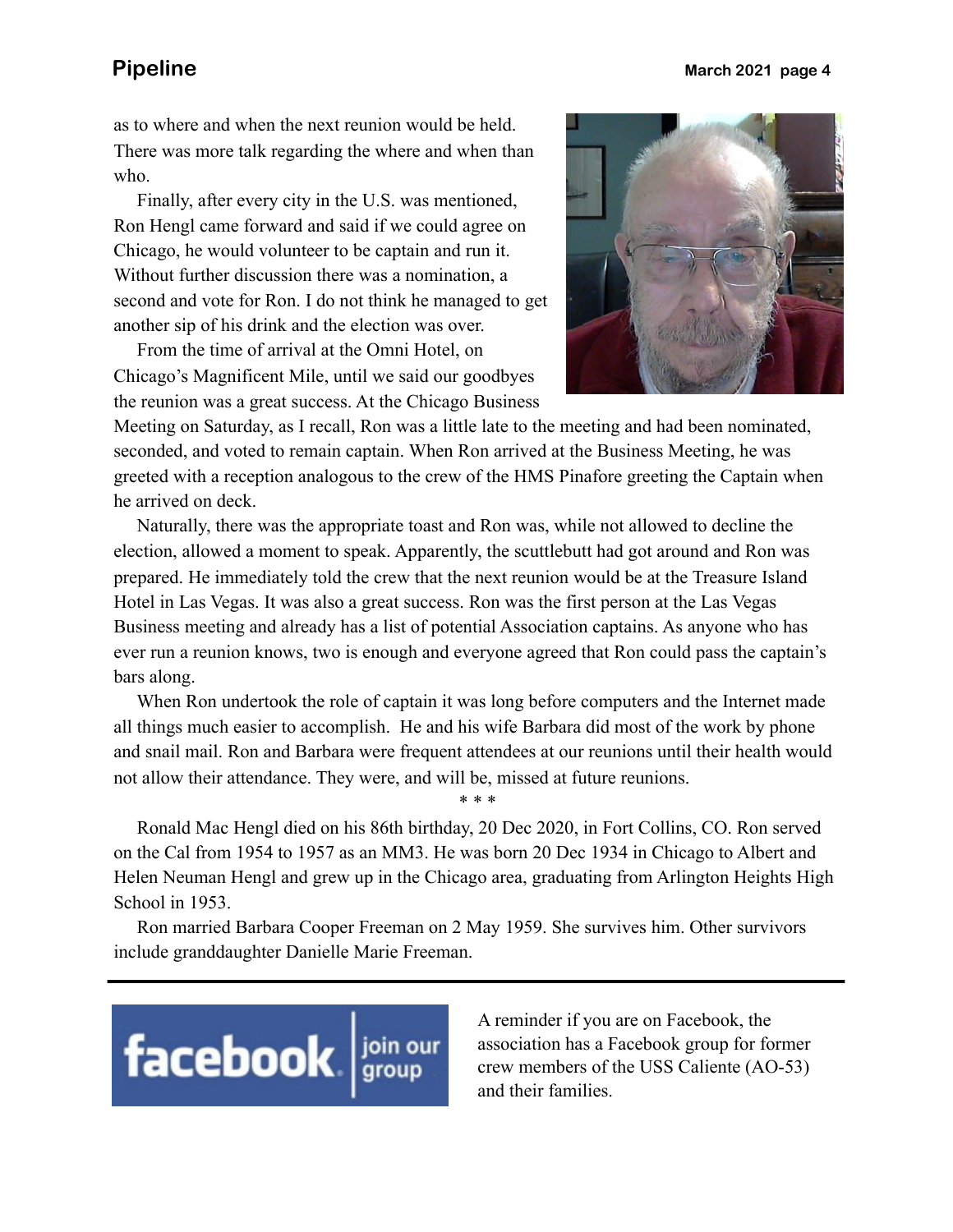### **Clyde Goodhue, compiler of Cal rosters, dies**

By Pat Hurton

 I was saddened to hear about the death of our shipmate Clyde Goodhue. Although I never met Clyde, in person, I knew he and his wife Lori very well.

 Around 2004, when Association membership was in decline, Vice President Norm Street, undertook the massive task of tracking down and contacting past shipmates and getting them to join the Association. As part of that effort Clyde and his wife volunteered to obtain Caliente ships rosters from its launch until its decommissioning.

 The records were all on Microfiche and needed to be put in a more readable format. Clyde and his wife accomplished this massive task and created a DVD with all the records they had managed to obtain. This effort was, of course, crucial to trying to contact shipmates. Every time I look at the ships roster, I think of Clyde and his wife and how critical they were to more than doubling our membership over the period 2004-2009.



 *Editor's note: Clyde's and Lori' s DVD is still used as a reference in the production of the Pipeline.*

 Clyde Goodhue died 21 Nov. 2020 at his son's home in Castleton, VT at age 89. Clyde served aboard the Cal from 1952-1956 as a BM3. He was born 7 Aug. 1931 in New Haven, CT, the son of Howard and Vera Adams Goodhue. Graduating from Vermont Technical College in 1949, he drove his mother and sister to California and entered the U.S. Navy in San Diego. His first assignment after boot camp was in the Aleutian Islands cleaning up after World War II, after which he boarded the Caliente.

\* \* \*

 Clyde married Loraine Petersen 5 Aug 1961, who survives him. They began life together in Nevada but soon moved back to Vermont. Clyde was a teacher, researcher, organizer, consultant and mentor. He was a pioneer in the agricultural artificial insemination industry.

 Survivors include children Malinda Fleury, Clyde "Bill" Goodhue, Don Goodhue, Sally (Rick) Ingraham and Scott Goodhue; sister Carol Conway, brother-in-law Dwayne Petersen, 11 grandchildren, four great grandchildren, and cousins and nieces and nephews.

Clyde will be interred in the VA Cemetery in Randolph VT in the spring.

 Henry Nelson Britt Jr. died 17 Sep 2019 in San Diego, CA, at age 88. He served on the Caliente from 1965 to 1966 as an HMC. Henry was born 1 Nov 1930 in Honolulu, HI to Henry N. and Julia Paninui Haupu Britt. Henry served during both the Korean and Vietnam wars. During some of his naval career he was assigned to duty with the U.S. Marines.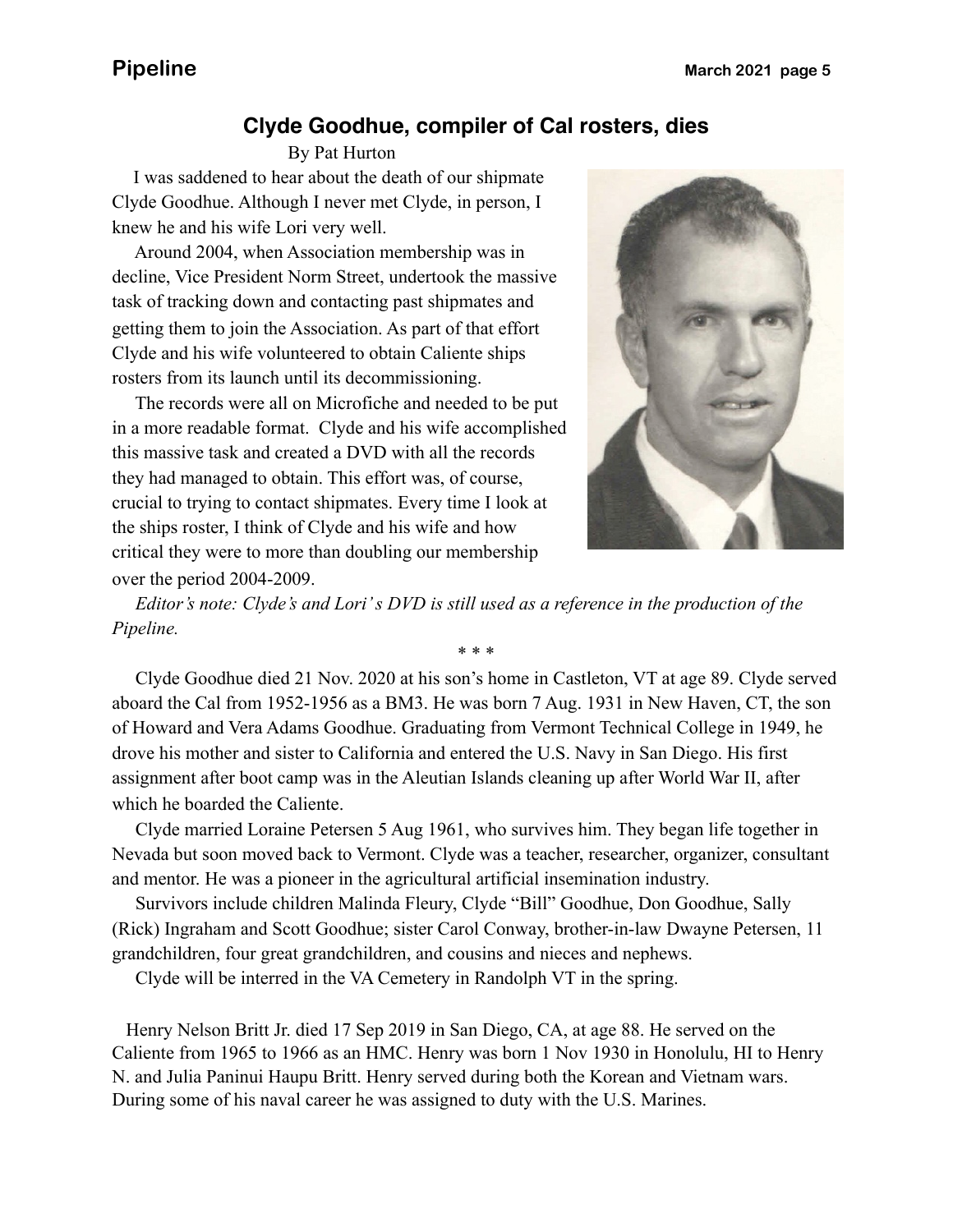Henry's first wife was Patricia Yvonne Delarco. He later married Lenora Lee Britt who died less than a year after he did. Unfortunately, we have been unable to determine how many children he had or whether any of them survived him. The same is true for his siblings.

Henry is buried in Miramar National Cemetery in San Diego, CA.

 Martin Ross Gilliland died 31 Dec 2020. Marty served on the Cal from 1969 to 1972 as a QM3. He was born 30 Sept. 1950 in Roswell, NM to Joseph and Florance Gilliland, who preceded him in death. As a young man, Marty moved to Riverside, CA, where he enlisted in the Navy. After leaving the service he returned to Roswell where he became an EMT and caregiver.

 Marty enjoyed listening to rock and roll, the LA Dodgers, reading and his cats, but most of all he loved his family. He married the love of his life and best friend, Linda Gilliland.

 Survivors include sons Jessman Gillialand (Jennifer) and TJ Gilliland (Adeljta), daughter Katie Gilliland Fain (Robert), and 12 grandchildren.



 We have belatedly learned of the death of World War II veteran Carl Fletcher Gordy on 1 Sept. 2013 at age 90 in Wilmington, DE. Fletcher served on the Cal from 1943 to 1944 as an YN1. He was born 27 March 1923 in Chincoteague, VA, the son of Floyd Hensley Russell and Christine B. Tarr.

 After World War II, he worked at Hercules Corp. for 36 years, retiring in 1988 as product coordinator.

 A devout Episcopalian, Fletcher was a parishioner of the Episcopal Church of Ss. Andrew and Matthew. He was survived by his partner of 65 years, J. Harrison Walker, who died 19 Sept. 2014 at age 101; brother Newell Stanley Gordy Jr.; sister Blanche MacDonald and friend Cindy Reed. He is interred in Silverbrook Cemetery, Wilmington.

 Frank Ferriers Santos Jr. died at home surrounded by family on 25 Nov. 2020 in Pensacola, FL. He served on the Cal from 1952 to 1955 as an ME2 during his 30-year Navy career.

 Frank was born 26 Oct 1929 in Honolulu, HI to Frank F. and Helen Turskie Santo. After retiring from the Navy he worked at the Naval Exchange until his second retirement.

 He is survived by his wife Sandra, son Michael Santos, stepson Deane Stripling, sister Gladys Wohl, grandchildren Reaghan (Byron) Saturley and Brent (Emilee) Shuler and five great grandchildren. Frank donated his body to science research, which has been completed. His cremated remains were interred at Barrancas National Cemetery on 10 Feb. 2021.

# **North to Alaska and gateway to the top of the world**

By Miguel F. Ronquillo Sr.

RD2, 1957-1961

 The September Pipeline has jarred my memory about several incidents that I witnessed during my tenure on board the old rust bucket known as the USS Caliente. I remember good times with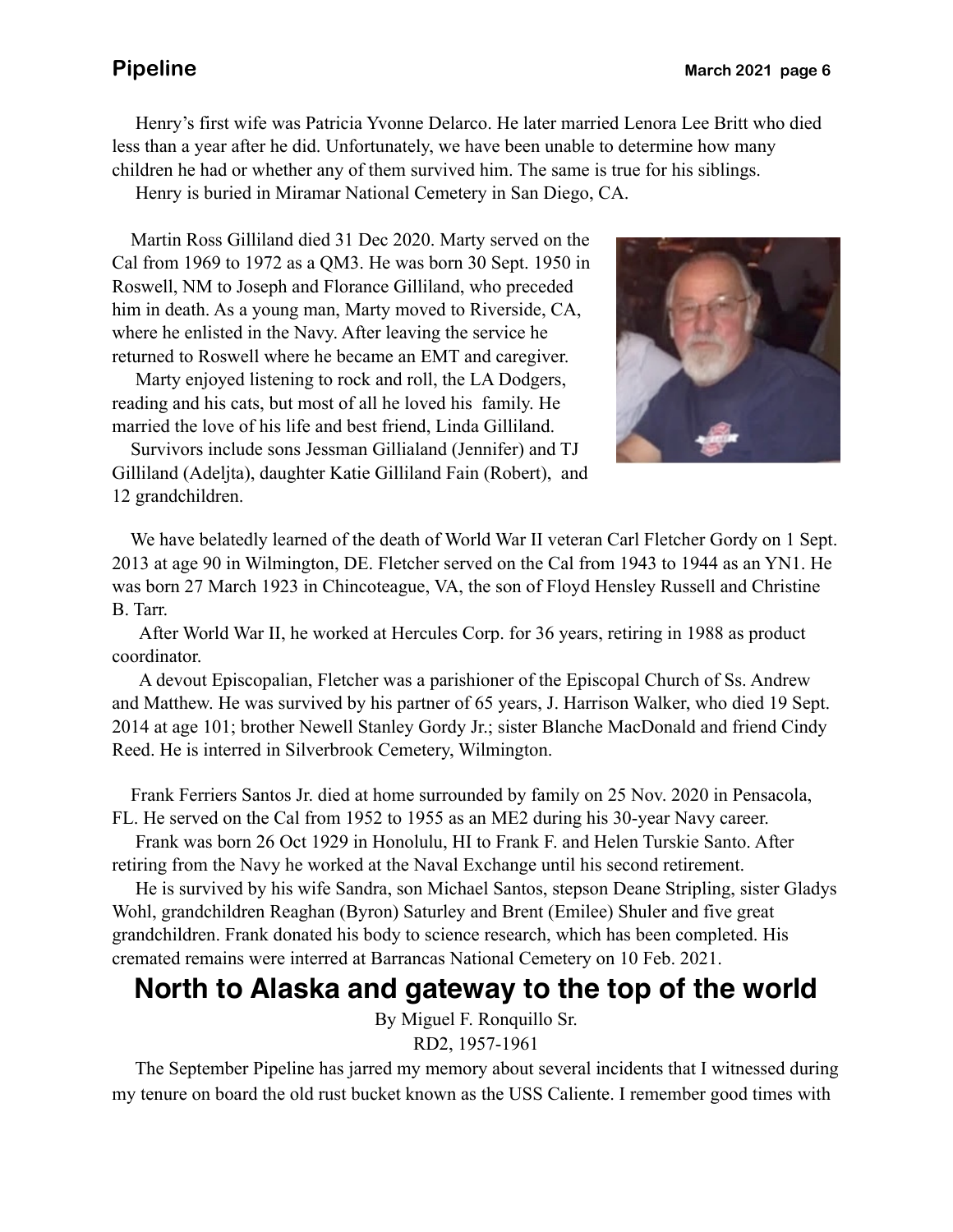shipmates on shore leave or while working together as a team while performing duties as a Radar Crew member during General Quarters or during replenishment operations of which there were many.

 The article by Allen Pierce in the September issue reminded me that more than 20 years ago, I submitted to the then editor an article entitled "North to Alaska," which was printed.

 Allen Pierce's article is in regards to his father's Shellback Certificate and initiation while on board the Caliente in February 1944. If must be a great memory for him of his father's experiences.

 It is a common experience for U.S. Navy sailors who served on ships operating at sea that when they venture across geographical lines such as the Equator or the International Date Line that the event is marked by initiations, photos and certificates.

 I have had my share of crossings in the five cruises I made on board the Caliente. But I also possess one which is not very common, crossing the Arctic Circle and passing on through the "gateway to the top of the world." We crossed the Circle 2 Aug. 1961 at Latitude 168.

 It was my fifth cruise to Westpac. We had one more assignment before returning stateside. Early in the morning mooring lines were pulled in and the ship started to pull away from the fuel pier at Yokuska, Japan. Once we began to gain headway out of the narrow channel, the song "North to Alaska" started playing on the PA system. It was loud and I am sure that everyone

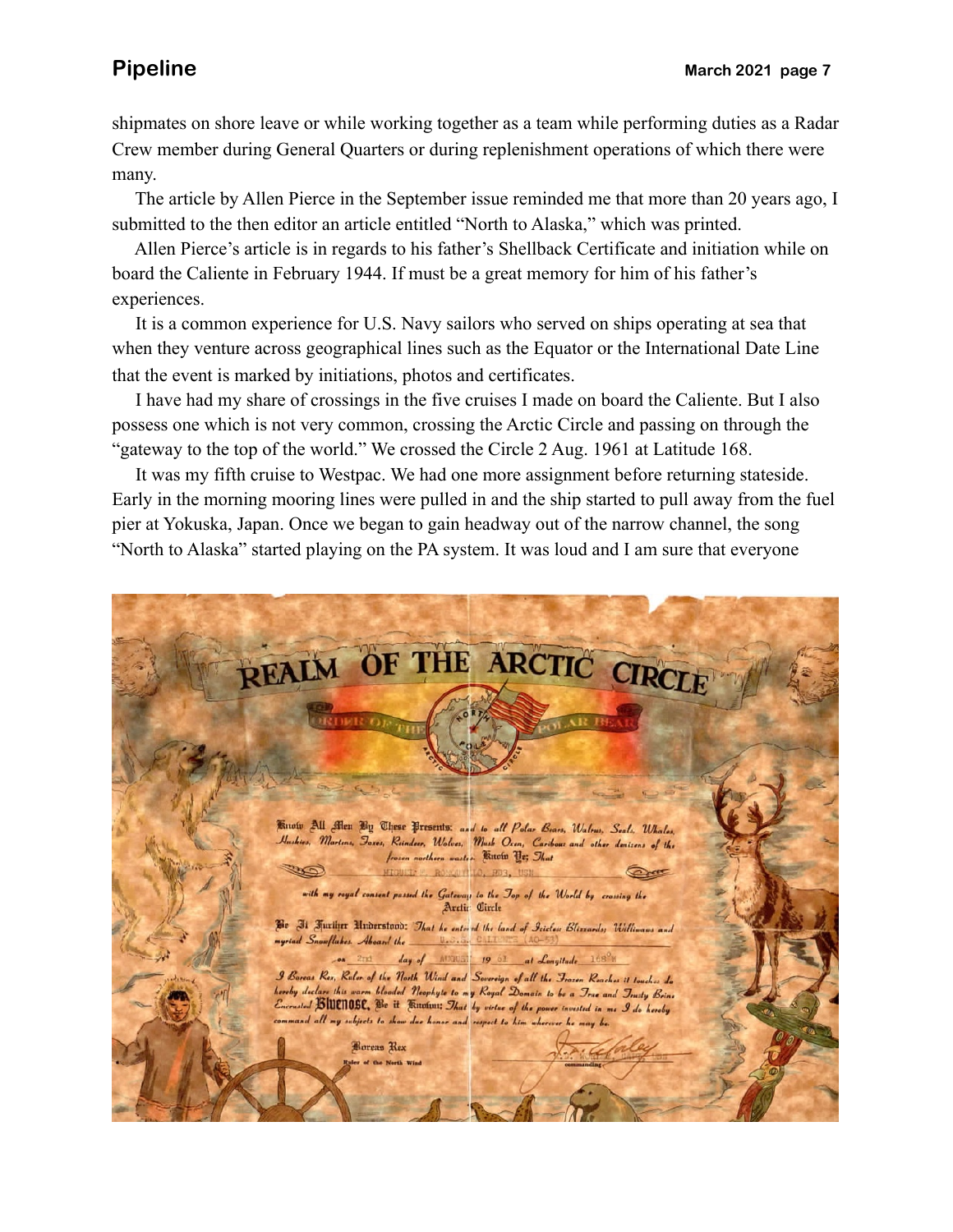within a half mile of the ship could hear it and surmise where we were headed. I presume our captain disregarded the common expression taught in boot camp, "Loose lips sink ships."

 Once on the open sea, The Caliente turned north, through the Bering Sea and strait, into the Arctic Ocean, dropping anchor a mile off shore from Point Hope, Alaska.We fueled several U.S. Coast and Geodetic Survey ships that came alongside. We never did see Alaska, for we did not go ashore, and the entire time we were shrouded in a very thick fog bank.

 One incident marred the return trip back south. While bringing in the Captain's Gig, prior to lifting anchor, a First Division seaman was caught between the liberty boats and the gig as it was being set down on the boat cradles, squashing his head. There being no medical facilities at Point Hope, the Caliente immediately headed south, anchoring at St. Paul Island of the Pribilof group, where a Coast Guard helicopter airlifted the sailor for transport to the mainland.

 After that, we headed south, through the Aleutian Islands into the open sea, mucking tanks until we arrived in Bremerton WA for a few days of liberty. Once our tanks were empty of all fuel we headed south, mucking more tanks along the way to our home port of Long Beach, ending my final cruise to Westpac.

### **Pandemic Pastimes**

By Jeff Sturgis LTJG, 1970-1972

 Like all of us, I have spent an inordinate amount of time at home over the last year due to the pandemic. I like to read, but most of my reading takes place over the summer months when I'm up at camp. (For those of you not from New England, a camp is a cabin in the woods or on a lake where we go to recreate and be closer to nature.) Since our camp is off the grid, there are no electronic distractions and I have spent many a summer evening engrossed in a book. At home I never seem to have enough time to read, but this pandemic has definitely improved that situation. I thought that, at this time, I might tell you about some of the books that I've read with the intent that they may be a resource for those of you who share my interests in history.

 My tastes run towards nonfiction, mostly history and military history. Some of my favorite authors have been Jared Diamond, Jeff Shaara, Barbara Tuchman and Doris Kearns Goodwin. However, my favorite historian is Steven Ambrose, who's a prolific author writing at least 25 histories.

 Those of you who were at the New Orleans reunion may remember our visits to the impressive World War II museum that was a few blocks from our hotel. A professor at New Orleans University, Ambrose was one of the founders of the museum as well as a prolific author. His main focus was WW II with books on various aspects of the war as well as several on Eisenhower. His best known book was Band of Brothers, which followed the 101st Airborne's Easy Company from D-Day to the end of the war at Hitler's Eagles Nest. You may remember that Band of Brothers was made into a popular six-part television series. (Ambrose's son, Hugh, after his father died, completed the series by writing its companion book, Pacific, which had similar success on video.) Not restricting his writing to WW II, Ambrose also wrote wonderful histories of American events such as Undaunted Courage, an account of the Lewis and Clark expedition and Nothing Like It in the World, the story of the transcontinental railroad. If you're a history buff, you need to check out Ambrose.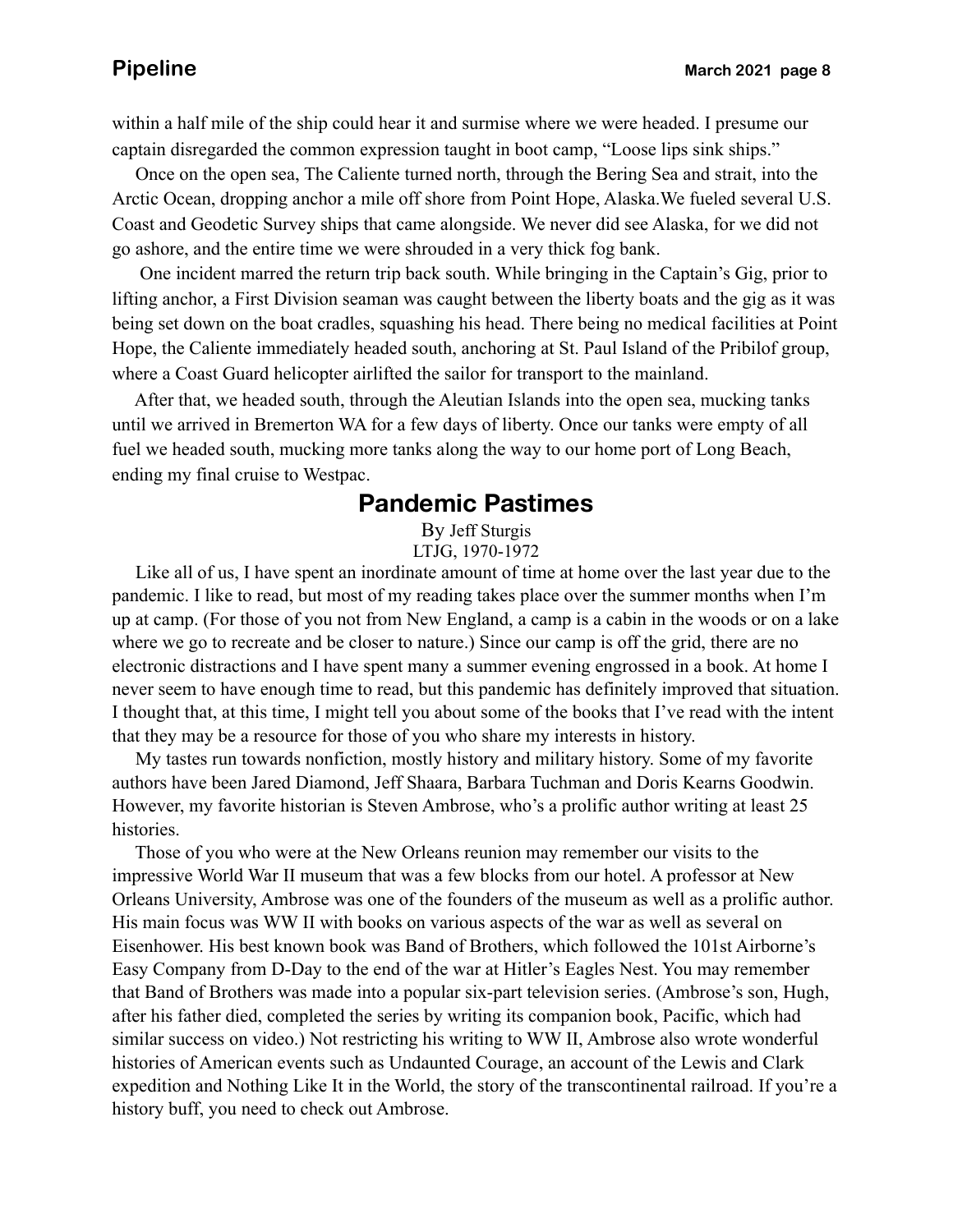However, these were all authors who I was able to read before the pandemic. When the pandemic began, I decided to get into Winston Churchill's prolific works to get a view of the world from another national point of view. I started with his History of the English Speaking Peoples, then went on to his many volumes that chronicle WW I and WW II and the 20 years between the wars. These volumes can be a little dry because they contain verbatim his many correspondences with various military and civilian leaders of the time. His relationship with Franklin Roosevelt was particularly interesting. However, they are a good sequential diary of the events that maintained freedom in our world.

 This reading brought me back to WW II and excellent three volume sets of the war in Europe and the Pacific. Rick Atkinson wrote a marvelous trilogy of the war in the European theater and Ian Toll's just finished trilogy on the war in the Pacific was particularly good. Toll has a deep understanding of how the US Navy operates, from the shipboard life of it sailors and the tactical decisions of its admirals to the strategic decisions of Admiral Nimitz, which I appreciated. Toll even had a brief description of the sinking of the Mississinewa at Ulithi, which we all are aware of from the tales told to us by John Creedon and Frederick Griffith about the Caliente's role in the tragedy. (In fact, I emailed the author to let him know about the Caliente's brush with disaster to the detriment of the Mississinewa.) Liking Toll's writing, I next read his book about the founding of the US Navy, Six Frigates, a great account of the fledgling Navy from the Revolution to the mid-1800's.

 Leaving the printed word and moving on to videos, I resurrected the Victory at Sea series which many of you may remember running on TV when we were young in the decade of the 1950s. Also, Ken Burns' PBS series The War was pulled out of my video archives. My next video will be his documentary, Vietnam, which will hit a little closer to home.

 I have worried that my focus on WW II may be a little heavy. However, my Dad and one of his brothers were US Navy WW II veterans. My uncle was XO on an LST that was at Omaha Beach on D-Day. My Dad was a member of the 71st Construction Battalion which went from Guadalcanal in 1943, to Okinawa in 1945, through Bougainville, the Admiralties, and Pitilu among others. I also had four other uncles who were WW II veterans, (one who was in the Battle of the Bulge) so I come by my interest in that war honestly. Since neither my Dad nor my uncles talked much about their war experiences, I feel that by learning more about the war, I can learn more about what they went through.

 However, now that I've saturated myself with WW II history, I'm moving on to biographies of historical figures in an effort to widen my horizons. Who knows how much I'll learn before the pandemic ends, and we can all return to normal!

 I hope that all of you have found similar pastimes to get you through these difficult days. It's these activities that can help keep us all sane while we are, for the most part, restricted to our homes. Hopefully, by the fall we can start returning to normal and planning our next reunion. In the meantime, stay safe, stay positive and we'll get through this.

### **Remembering the distruction of the Mississinewa.**

By the late Frederick Griffith QM3, 1944-1946

 It was about twilight and the Caliente was about to enter into the harbor at Mog Mog. Mog Mog was one of the islands in the Carolinas. They had nets at the entrance of the harbor to keep